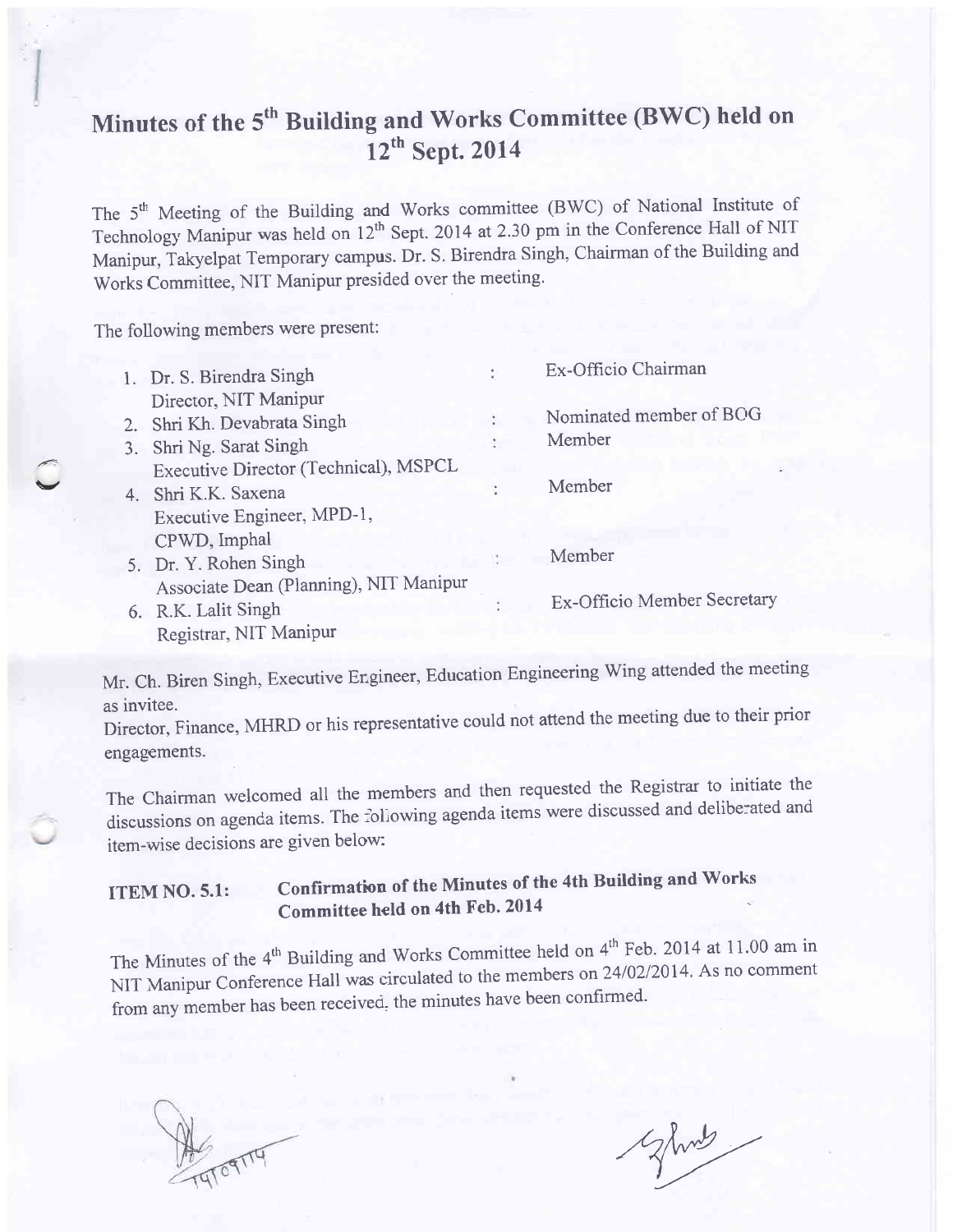### ITEM NO.5.2: Action taken on the decision of the 4th meeting of the Building and works committee held on 4th Feb. 2014 in the conference Hall of NIT Manipur

The actions taken on the resolutions of 4th Meeting of the Building and Works Committee of National Institute of Technology Manipur held on 4th Feb. 2014 have been discussed and deliberated in general with the observations deliberated on the following items:

Item 4.4: Boys hostel have been completed and inaugurated on 21/02/2014. It has been occupied by the students on 04/08/2014. The EEW has apprised the committee that the class rooms construction is going on in full swing and it will be handed over to the NIT Manipur very soon.

Item 4.5: All boundary wall which the 4<sup>th</sup> BWC meeting had approved is completed except for the portion encroached by Shija Hospitals and Research Institute ie. 372 m. length. BWC members suggested to file a suit against Shija Hospitals and Research Institute for land encroachment.

Item 4.6: The BWC has been apprised that all construction works approved by the  $4<sup>th</sup> BWC$ meeting for the temporary campus at Takyelpat has been completed

Item 4.7: The BWC has been apprised by the CPWD that tender would be floated again for Boys Hostel along with the Multipurpose building on 15/10/2014. For obtaining the prior environmental clearance of NIT Manipur building at Langol, it has been decided to approach the relevant Authority of MoEF/ SEIAA as per the EIA Notification, 2006.

Item 4.8: The Chairman apprised that zoning of the campus is completed and the CPWD has been requested to prepare the Master Plan. CPWD has assured that the Master Plan blueprint would be ready by December 2014.

Item 4.9: Electrification and LAN cabling and commissioning of 30 KVA Generator has been completed.

Item 4.10: Construction of one supervisor quarter and a security barrack has been completed.

Item No. 4.11: Infrastructure development work at permanent campus has been approved and construction has been started with EEW as the executing agency.

Item No. 4.12: Administrative approval for erection of electrical poles and lighting has been accorded and the above work will be confined to areas where construction is going on. Tender has been floated and work order has been issued.

Item No. 4.13: Furniture has been procured from Godrej under rate contract where Godrej offered 10 % discount on the listed price. Steel almirah has been procured from local vendor through open tender.

 $\mathbb{A}$ 

./-  $\blacktriangleright$ 

 $\overline{\mathscr{C}}$ 

yhot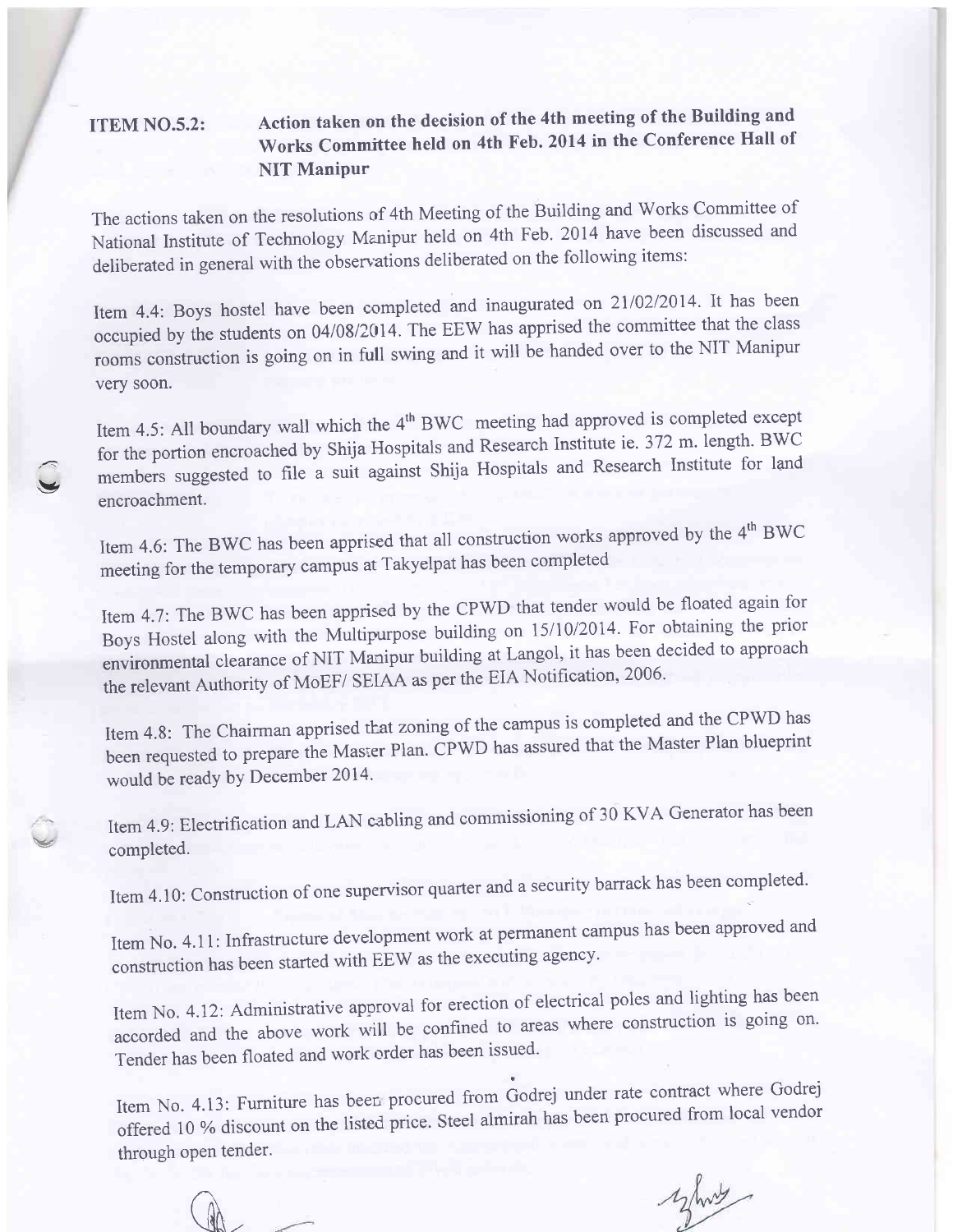Item No. 4.14: Manipur Development Society (MDS) has been recommended as an additional work agency for expediting the construction at permanent campus but so far no work has been awarded to MDS.

Item No. 4.15: The 4<sup>th</sup> BWC had recommended in principle the water treatment plant and entrusted the CPWD to submit the detailed plan. It has been placed as agenda item in the  $5<sup>th</sup>$ BWC.

Item No. 4.16: The BWC has been reconstituted.

!|

 $\ddot{\phantom{0}}$ 

#### ITEM NO. 5.3: Latest position of unspent balance and progress on the ongoing projects

The committee was apprised that the status of unspent balance (Plan) of the Institute is Rs,. 1110.00 lakhs as on 01/09/2014.

### ITEM NO. 5.4: To review the progress of Construction work at permanent campus executed bY EEW

NIT Manipur has deposited Rs. 34,11,93,000.00 till date to EEW for executing construction work in the permanent campus. The construction of 1<sup>\*</sup> Boys hostel has been completed and is<br>now occupied by the students since 4<sup>th</sup> August 2014 except the recreation hall. The EEW has work in the permanent campus. The construction of 1<sup>st</sup> Boys hostel has been completed and is assured in the meeting that it would hand over some portion of the Academic block in October 2014. The EEW has also apprised that the remaining portion of the Academic block and the Admin Block is going to take some more time and they have agreed to hand over some more portion by December 2014.

ITEM NO. 5.5: To review the status of the Construction of Multipurpose Building and Hostels taken up by CPWD

The CpWD has apprised that retender will be done for the construction of Boys hostel along with the Multipurpose building by October 2014. NIT Manipur has deposited Rs. 39,50,00,000.00.

# ITEM NO. 5.6: Status of Master Plan for NIT Manipur permanent campus

The Chairman apprised the zoning plan of the permanent campus prepared by CPWD. The cPwD has assured that the Master Plan Blueprint will be ready by December 2014'

## ITEM NO. 5.7: Administrative approvat for Electrification and LAN cabling work, Wi-Fi connection at permanent campus

The Committee has recommended the administrative approval for electrification and LAN cabling work. It has also recommended the Administrative approval for an estimated cost of Rs. 24,74,258 for the implementation of Wi-Fi network.

why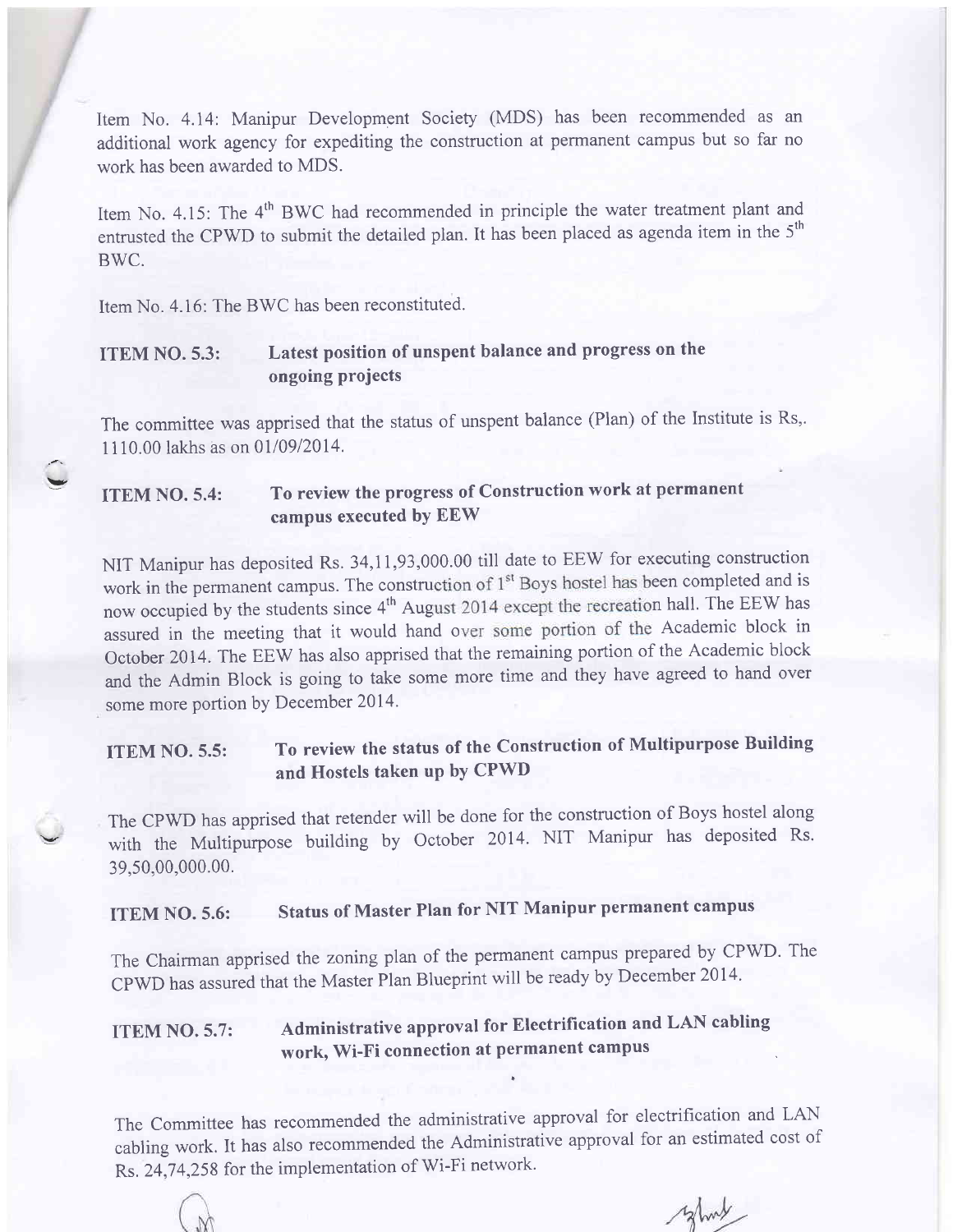#### ITEM NO.5.8: Administrative and Expenditure approval for infrastructure development work at permanent campus

| SI. | Name of the Work                          | Quantity           | <b>Work Agency</b>   |
|-----|-------------------------------------------|--------------------|----------------------|
| No. |                                           |                    |                      |
| 1.  | <b>Construction of Supervisor Quarter</b> | $\overline{2}$     | <b>EEW</b>           |
| 2.  | Construction of Warden quarter            | $\overline{2}$     | <b>EEW</b>           |
| 3.  | Construction of unpaved drain along       | $\overline{1}$     | <b>EEW</b>           |
|     | the boundary                              |                    |                      |
| 4.  | Main Gate and Check Gate (South)          | $\overline{1}$     | <b>CPWD</b>          |
| 5.  | Main Gate and Check Gate (North)          |                    | <b>EEW</b>           |
| 6.  | 100 bedded Girls hostel                   |                    | <b>EEW</b>           |
| 7.  | G+1 Transit Guest House for 8             |                    | <b>CPWD</b>          |
|     | families                                  |                    |                      |
| 8.  | Quarters for Faculty and staff            | 25 nos. of various | To be assigned later |
|     |                                           | types              |                      |
| 9.  | <b>Construction of Security Barrack</b>   | $\overline{2}$     | <b>EEW</b>           |
| 10. | Hostel side entrance gate                 |                    | <b>EEW</b>           |
| 11. | Black topping of peripheral road          | 1 KM               | <b>EEW</b>           |
| 12. | Black topping of entrance road from       | 1 KM               | <b>CPWD</b>          |
|     | the main entrance                         |                    |                      |

v

The committee discussed the feasibility of the above works scrupulously and recommended for administrative approval. The committee also recommended that the estimates prepared by the executing agency should be vetted by CPWD.

| Sl. | Name of the Work               | Quantity | Work Agency | <b>Estimated Cost</b> |
|-----|--------------------------------|----------|-------------|-----------------------|
| No. |                                |          |             |                       |
|     | Water<br>and<br>Reservoir      |          | <b>CPWD</b> | Rs. 6,96,77,300       |
|     | Treatment Plant of 2.50        |          |             |                       |
|     | Lakhs litre capacity including |          |             |                       |
|     | water supply distribution      |          |             |                       |
|     | Playground (90m X 130m)        |          | <b>EEW</b>  | Rs. 1,95,42,000       |
|     |                                |          | Total       | Rs. 8,92,19,300       |

The committee recommended the proposal for the infrastructural development at permanent campus for an estimated cost of Rs. 8,92,19,300. The proposed work will be as per the design, specifications and estimates prepared by CPWD and EEW. The tender documents have been prepared/vetted by CPWD.

### ITEM NO. 5.9: Administrative approval for purchase of furniture for NIT Manipur from Godrej under Rate contract

The Committee has recommended the ex-post facto approval for purchase of furniture for NIT Manipur from Godrej under Rate contract.

mpar nous cours and consider